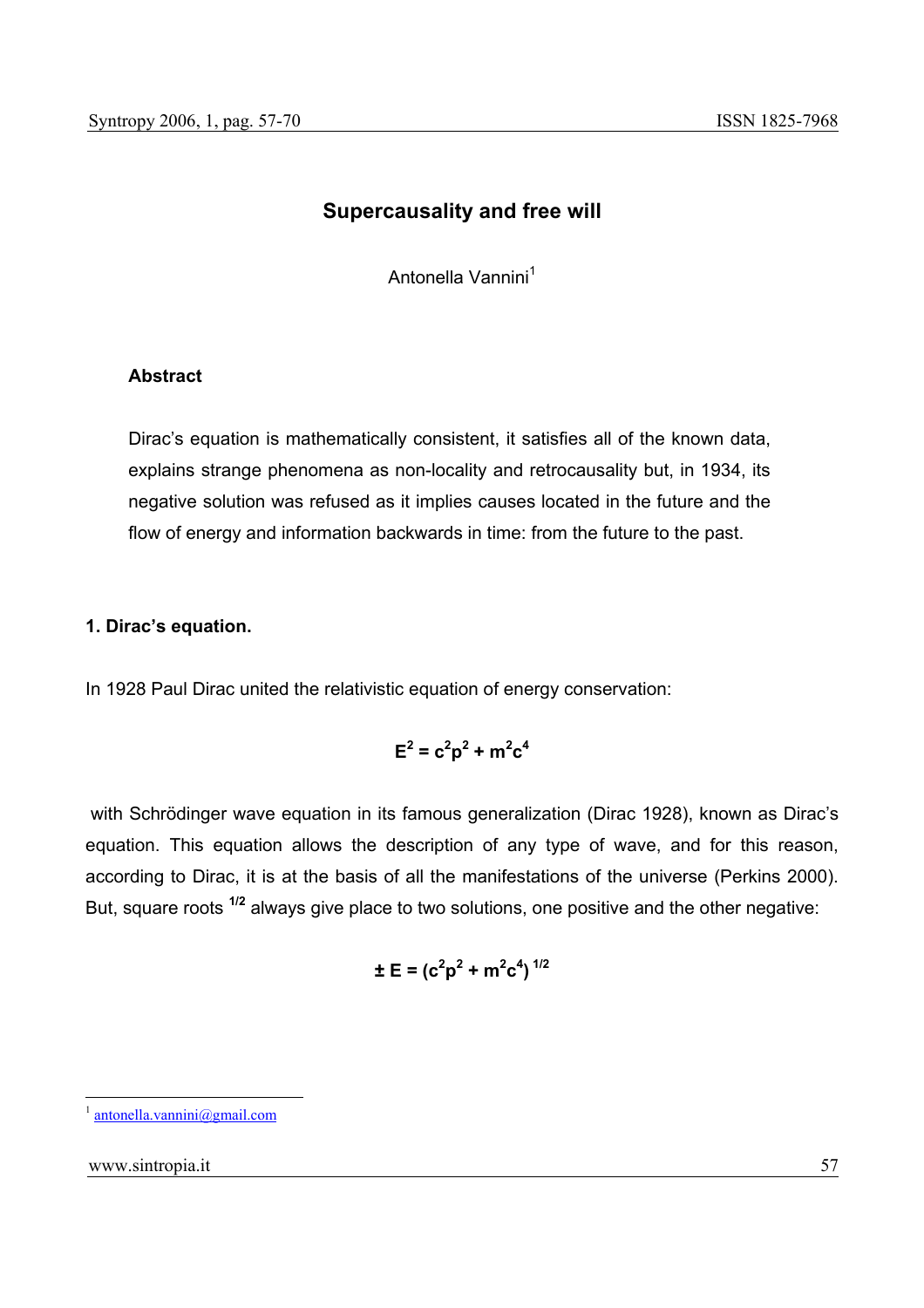Where:

- 1. the positive energy solution (**+E**) describes waves which diverge from causes located in the past and which propagate towards the future (retarded potentials);
- 2. the negative energy solution (**-E**) describes waves which diverge from causes located in the future and which propagate backwards in time from the future towards the past.

Particles which move backwards in time appear of opposite sign to those which move forwards (Butterfield e Pagonis 1999), Dirac's negative energy corresponds therefore to ordinary electrons which move backward in time. The only possible way to account for anticipated potentials was that of admitting the existence of opposite particles, and in this way Dirac, in 1928, predicted the existence of the neg-electron, similar to the electron, but with reversed time flow: instead of moving from the past to the future it moves from the future to the past (Von Baeyer 2001). The existence of the neg-electrons was proved in 1932 by Carl Anderson, when he observed their existence in cosmic rays: Anderson named this new particle *positron* (Anderson 1932)*.*

Now we know that each subatomic particle has a corresponding antiparticle which flows in the opposite direction of time, from the future to the past: anti-electrons, anti-positrons, antineutrons. In 1949 Richard Feynman, thanks to his famous diagrams, reached the conclusion that while all the particles flow from the past to the future, all antiparticles flows from the future to the past (Feynman 1949). The term anti-matter was coined to indicate anti-particles with a opposite flow of time, while matter continued to be used for "traditional" particles which flow in the usual way, from the past to the future.

Dirac's equation consists of two parts:

- The famous relation between matter and energy,  $e=mc^2$ , which in this equation is expressed as  $m^2c^4$ .
- The energy associated to the spin of the particle which is equal to  $c^2p^2$ .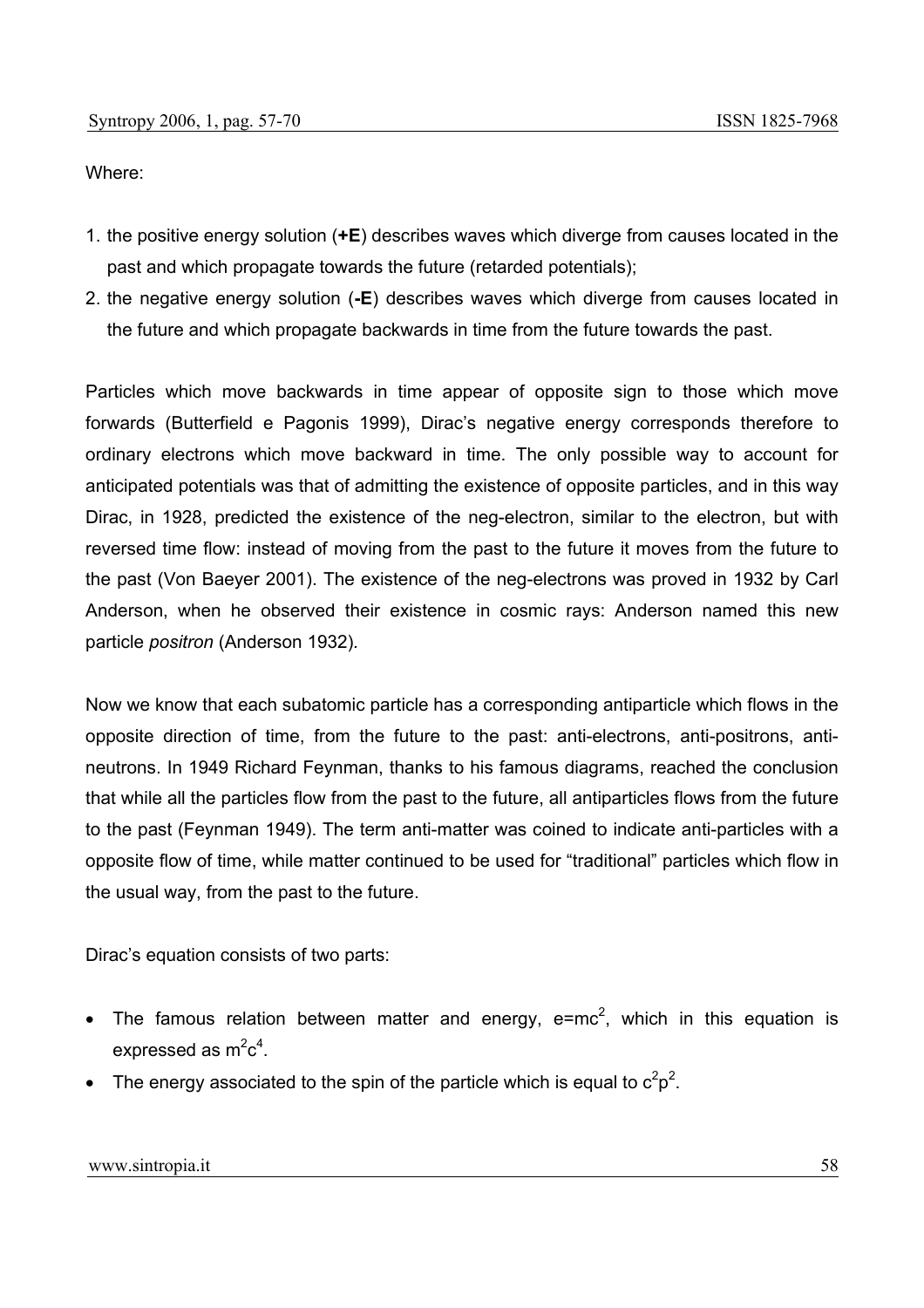Keeping track of the energy associated to the spin, Dirac's equation satisfies the law of energy conservation (Bohm e Hiley 1993) and allows for simple and effective explanations of attractive phenomena such as the electromagnetic fields, the gravitational forces, and the strange properties of quantum physics, as non-locality.

But, nevertheless, a considerable number of physicists finds it difficult to accept the implications of the negative solution of this equation. Classical physics considers the possibility of energy which flows backwards in time as pure nonsense, as it contradicts the assumptions that entropy and cause-effect relations are universal laws (Hotson 2002).

### **2. How the negative solution of Dirac's equation was cancelled.**

The negative solution of Dirac's equation caused emotional reactions among physicists. For example Heisenberg wrote to Pauli:

- "The saddest chapter of modern physics is and remains the Dirac theory" (Heisenberg 1928a);
- "Magnetic electron had made Jordan melancholic" (Heisenberg 1928b);
- "I regard the Dirac theory ... as learned trash which no one can take seriously" (Heisenberg 1934).

Causes located in the future were simply unacceptable and it was also unacceptable the conclusion that science had investigated only the "positive" half of the universe. Even though Dirac's equation is mathematically consistent, is Lorenz-invariant, has electron spin, gives the right magnetic moment, the Thomas factor appears automatically, the Sommerfield fine structure formula is derived with the correct Goudsmit/Uhlenbeck quantum numbers and at low energies it gives the ordinary Schödinger wave equation results, predicts positrons and is the very basis of Quantum Electrodynamics (Hotson 2002), in 1934, Heisenberg suggested to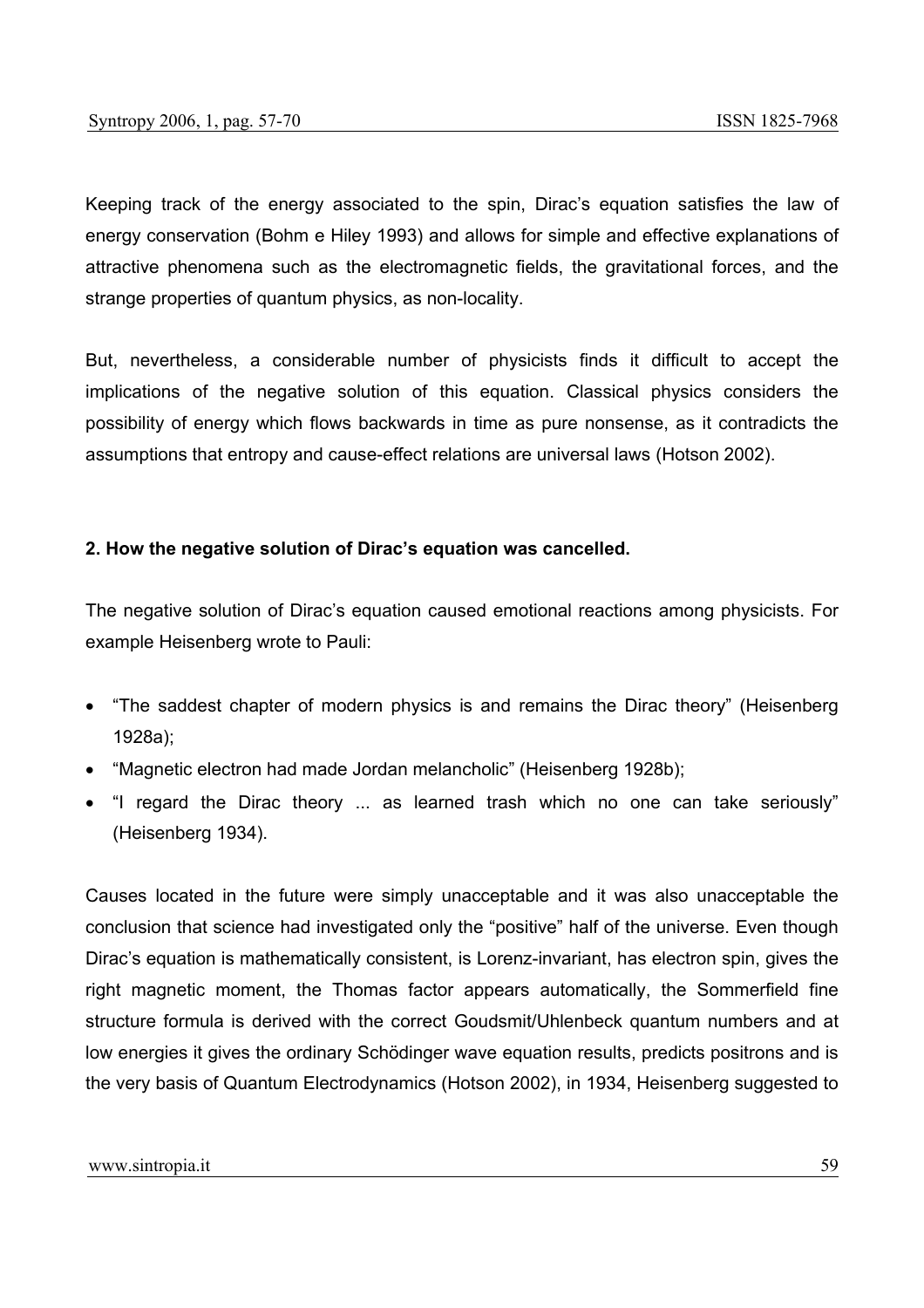remove the negative solution using the "zero order subtraction" which Dirac used in order to simplify the calculations. Zero order subtraction consisted of filling the negative states arriving in this way to a negative null result. Heisenberg used this solution to show that the negative part of Dirac's equation was non-existing and since then physicists have continued to consider only the positive half of this equation, giving birth to what is now known as the Standard Model (SM).

### **3. Criteria for a successful scientific theory.**

Hotson (2002) underlines that the criteria for a successful scientific theory are:

- 1. Simplicity: it should embody as few "entities" as possible (this criterion is known as "Ockham's Razor").
- 2. Few or preferably no adjustable parameters.
- 3. It should be mathematically consistent.
- 4. It should satisfy all of the known data, including data unexplained, anomalous, or dismissed as "coincidence" according to previous theories.
- 5. It should obey causality: every effect should have a proximate cause, with no "action at a distance".
- 6. It should be falsifiable, making testable predictions.

In the following paragraphs the Standard Model is compared with Dirac's equation in relation to these criterions.

#### *- First criterion: Ockham's Razor*

The criterion known as "Ockham's razor" was stated by Guglielmo of Ockham (1295-1349) and states (in Latin) that: "*Entia non sunt multiplicanda praeter necessitatem*" (Elements are not multiplied if it is not necessary to do so). This criterion means that the trend of universal laws is that of "economy" and simplicity: the lowest possible number of "entities" are used.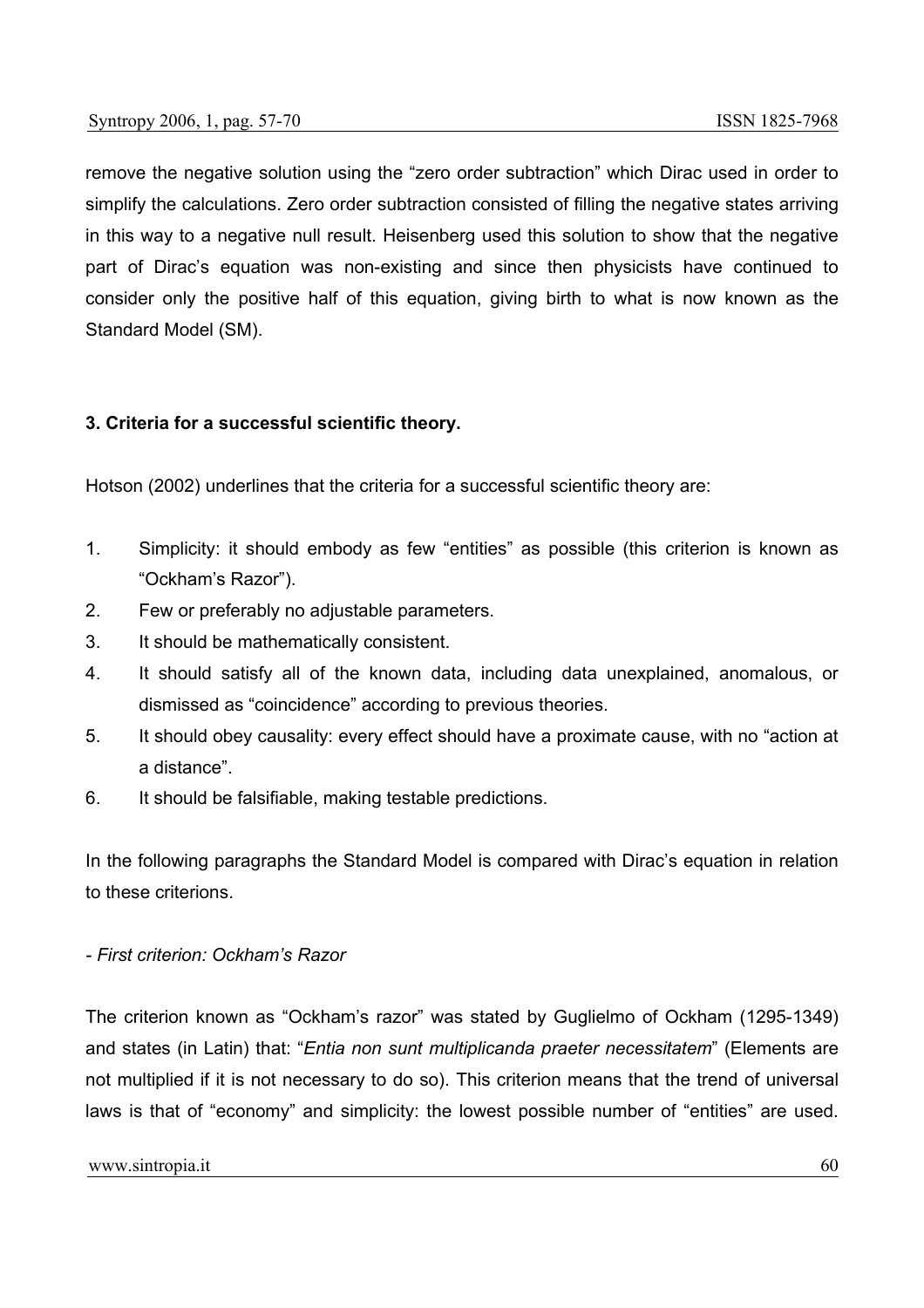Science should therefore evolve from more complex models to simpler ones, and in any demonstration it should always be necessary to use the lowest number of entities, for example:

- before modern chemistry it was thought that the chemical elements were infinite;
- in 1890 it was shown that all chemical elements are derived from the combination of 92 atoms;
- in the Twenties the 92 atoms derived from the combination of electrons, protons, neutrons, positrons, photons, gravitational and electromagnetic forces. In this way science moved from 92 atoms to 7 elements;
- Dirac's equation reduced the entities to two: the positive and negative solutions of his famous equation.

But Heisenberg's refusal of the negative solution of Dirac's equation lead to the Standard Model which now requires 36 basic elements (particles), each one with its anti-particle (*gluons, gravitons, iperons, pions, kaons, muons, tuons, neutrins, fermions, quark, pentaquarks, tetraquarks, bosons, …*) from which the 3 basic particles are derived (electron, proton and neutron) and then the 92 atoms and all the chemical combinations of the physical world.

Two sequences exist:

- 1. Dirac's sequence infinite-92-7-2;
- 2. Standard Model: infinite-92-7-36.

If the second sequence would be correct the Ockham criterion should be considered wrong; on the contrary, if the first sequence is correct the Standard Model should be considered wrong.

Ockham's criterion is based on the fact that the universe always shows economy of means. For example, DNA, which is at the basis of life, and which is now considered the most complex entity, codes information using 4 elements, the 4 azotize bases. Complexity theory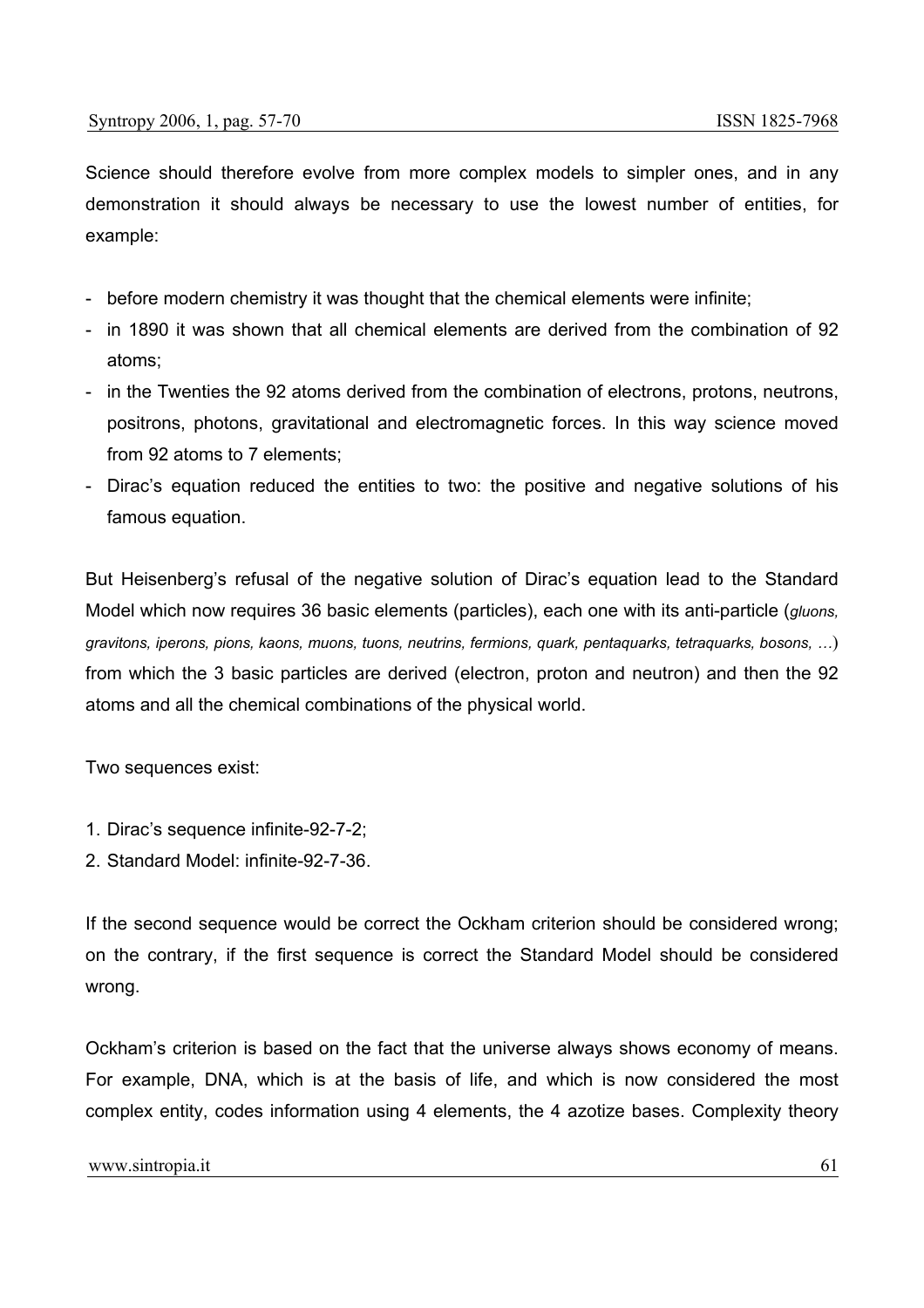shows that 3 elements would not have been sufficient, whereas 5 would have been redundant; DNA could have used an unlimited number of elements, but only 4 were necessary and only 4 have been used.

Similarly, in order to produce stable matter, only 3 particles were necessary: electrons, protons and neutrons, and again only 3 particles are used.

Information science shows that it is possible to generate any sort of complexity simply starting from two elements: yes/no, false/true, 0/1, +/-. Only two elements are necessary and because the tendency towards economy is a basic law of the organization of the universe, it is plausible that only the two solutions of Dirac's equation (positive and negative) would suffice in order to produce all the complexity of the university.

Comparing the Standard Model with Dirac's equation it is clear that the Ockham criterion is satisfied only by Dirac's equation and that the Standard Model openly violates the "economy law" of the universe.

*- Second criterion:* few or preferably no adjustable parameters*.* 

The second criterion implies that a valid scientific theory should allow for few or preferably no adjustable parameters. Differently from Dirac's equation, the Standard Model requires at least nineteen parameters, parameters which have to be entered by hand among which the rest mass of the electron which comes out to be infinite (Hotson 2002). Most of the particles of the Standard Model are considered to have properties but no mass, as for example: leptons, quarks, bosons and gluons; when masses are entered the values of the equations tend to infinite. A universe without masses is however very distant from our universe, where all particles pretend stubbornly to have masses! Adding particles "ad hoc" in order to explain what has been left out from the previous particles is also a violation of the second criteria. A well known case is the gluon which has been added in order to justify why the different parts of the atoms are glued together. The need for a specific particle is the consequence of the fact that, because the Standard Model considers only the positive solution of Dirac's equation,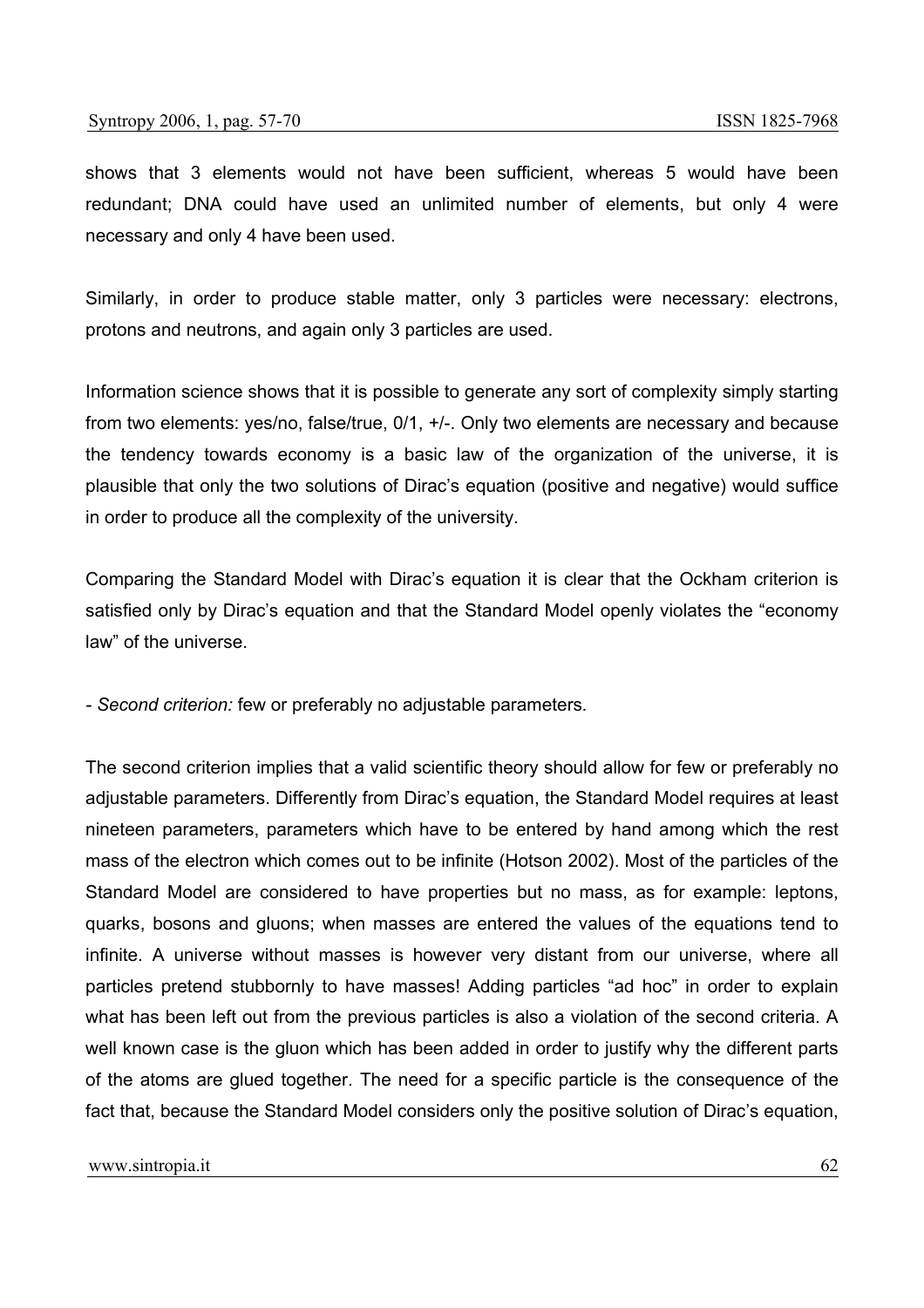cohesive forces continue to be un-explained.

*- Third criterion:* mathematically consistent*.* 

Closely related to the second criterion, the third criterion requires that no equation should lead to impossible results, as the ratio among two infinite values. In the Standard Model divisions among infinite are common, and this impossible operation can be solved only entering manually the results. When the results of the Standard Model tend to infinite, values need to be normalized, which means that they have to be entered by hand. Equations lose their predictive power and require the a-priori knowledge of the results, violating in this way also the second criterion. This does not happen with Dirac's equation which always produces results which are mathematically consistent and coherent with empirical data produced by the experiments.

### *- Fourth criterion: it should agree with empirical data.*

The fourth criterion requires that the results of the model and empirical data should agree. While the equations of the Standard Model lead to indeterminate results, which require the knowledge of the values which have to be entered manually, Dirac's equation produces always exact results which agree with empirical data and which can be therefore verified empirically.

### *- Fifth criterion: causality.*

Every effect should obey causality and be explained as the consequence of proximate causes. The Standard Model refused Dirac's negative results and therefore finds it impossible to explain the causal chain which produces the "anomalous" effects which are observed in quantum mechanics such as non-locality, the unified field and the entanglement.

Accepting the negative solution of Dirac's equation, all the mysterious properties of quantum mechanics become clear as consequences of causes located in the future. For example, in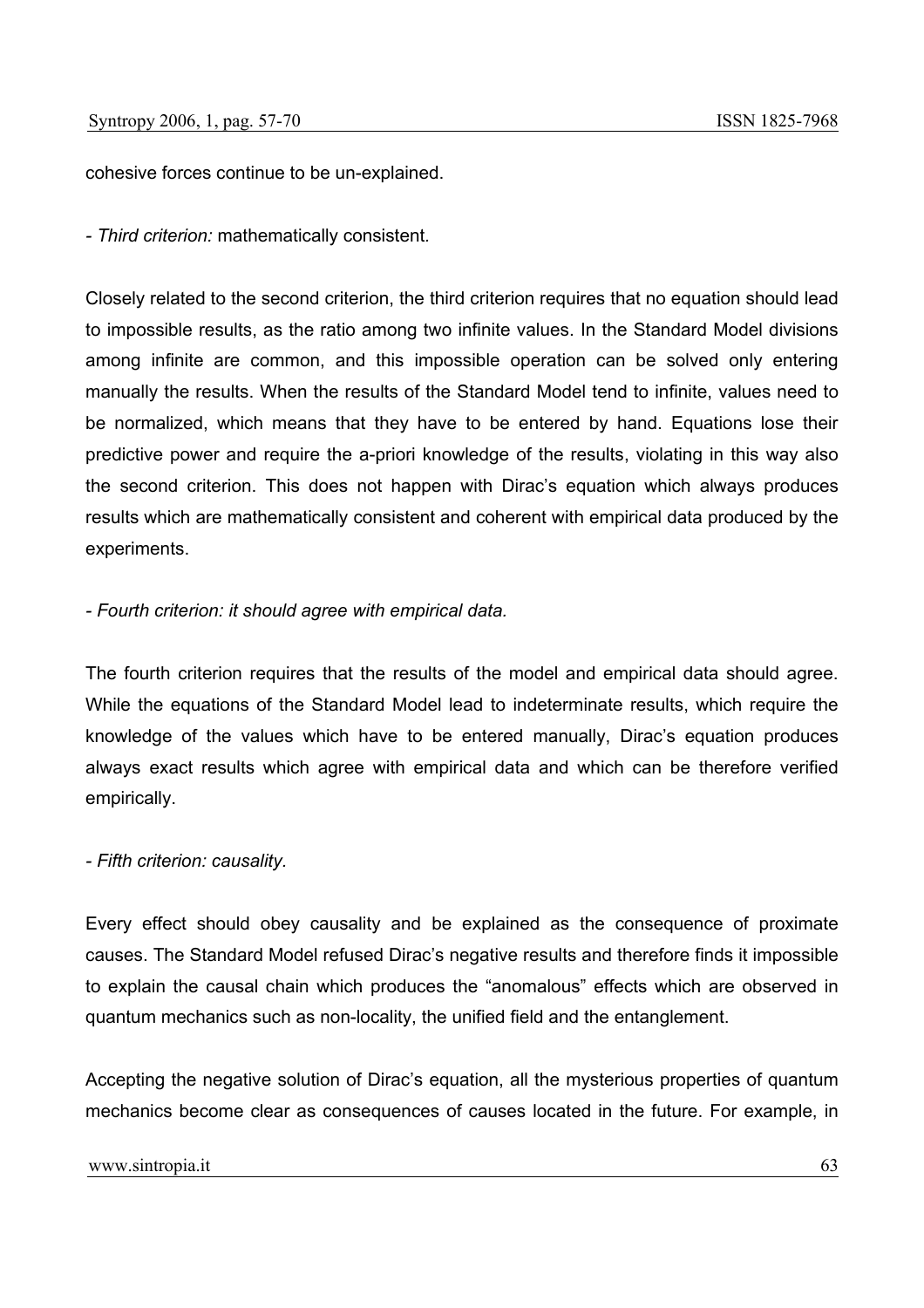order to move backwards in time negative energy has to travel at a speed which is always greater than the speed of light. The information carried by negative energy can therefore travel infinite spaces instantly. The classical example are the EPR experiments which use the spin of particles (Corrucci, Iacarelli e Cavalieri 2005) in order to instantly transfer information at any distance.

The converging properties of negative energy allow to explain in a logical and causal way (even though the cause is located in the future) all the attractive forces (such as gravity) which in general remain mysterious in the Standard Model.

*- Sixth criterion: it should be falsifiable, making testable predictions.* 

The sixth and last criterion requires that a scientific model should produce hypothesis which can be verified. The Standard Model produces a wide range of indeterminate results which cannot be verified while the Dirac's equation produces results which are always exact and can be verified empirically.

### **4. Limits of the Standard Model.**

Heisenberg's refusal of the negative solution of Dirac's equation has lead to the development of a model which does not meet the basic criterion of a valid scientific theory. The immediate consequence is that this model is not able to correct itself and solves its contradictions adding "ad hoc" particles such as gluons and gravitons which are nothing more than patches applied to save a failing model. As Hotson brilliantly shows in his article "Dirac's Equation and the Sea of Negative Energy", the refusal of the negative solution of Dirac's equation has lead to the hardening of the mechanistic paradigm, and to the systematic violation of the basic laws of physics and the basic requirements of science. For example in Dirac's equation the energy of the spin is a component of the equation, while in the Standard Model it is an intrinsic property of electrons and positrons which is not taken into account in the equations. This becomes clear comparing Einstein's energy equation (1) with Dirac's energy equation (2):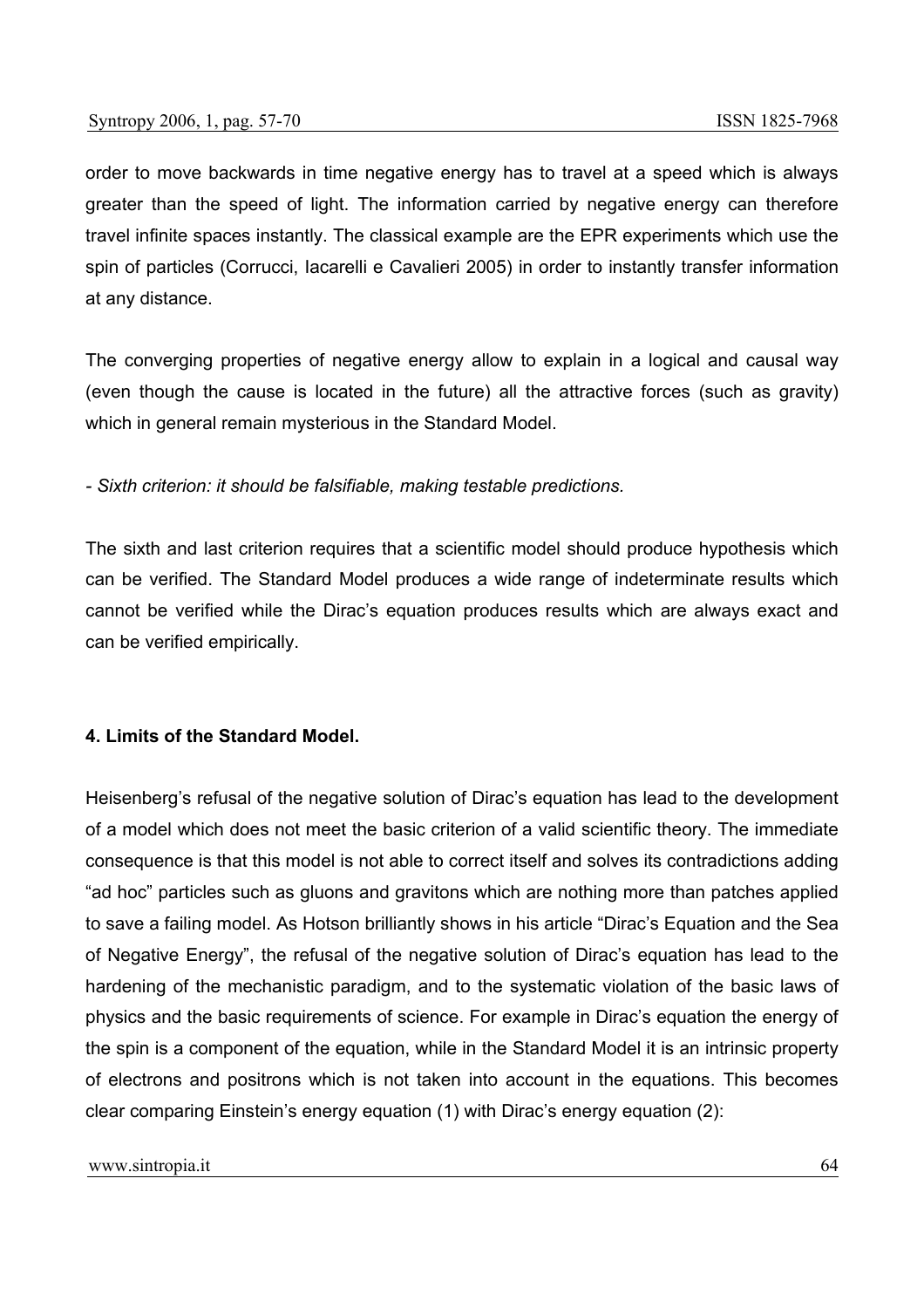1)  $E = mc^2$ 2)  $\pm E = (c^2p^2 + m^2c^4)^{1/2}$ 

While in Einstein equation (1) energy is always positive and always moves from the past to the future, in the energy/momentum equation (2), which takes into account also the spin (**c2 p2** ), energy can be positive or negative and it can therefore flow in both directions: from the past to the future and from the future to the past.

Not taking into account the energy which is associated to the spin, the Standard Model behaves as if this energy can be created from nothing, an implicit property of electrons and protons, to which no explanation has to be provided. This approach leads to the paradox that the electron created by the photon has, according to the Standard Model, 16 times more energy than the photon which has created it; in this way the Standard Model accepts that a huge quantity of energy is continually created from nothing, and this fact violates the law of energy conservation which states that energy is perpetual: it cannot be destroyed or created, but only transformed (Hotson 2002).

When Dirac presented his equation in 1928 he stated that, because matter and energy evolve as waves, his equation should be the basic equation for a unitary theory of all the aspects of the universe. The direct application of Dirac's equation provides simple, logical, and natural models of the electromagnetic field, the photon, the strong nuclear force, the gamma wave, inertia, gravitation, non-locality, entanglement. It provides direct-contact causal models that agree with experiments, as opposed to purely mathematical and unworkable models. The models which derive from Dirac's equation do not require ad-hoc particles or adjustable parameters as happens with the Standard Model which Bohr and Feynman describe as follows: "no one understands quantum mechanics … the strangeness of quantum mechanics has to be taken on faith." Taking into account the properties of negative energy these strangeness disappear and causal chains becomes clear.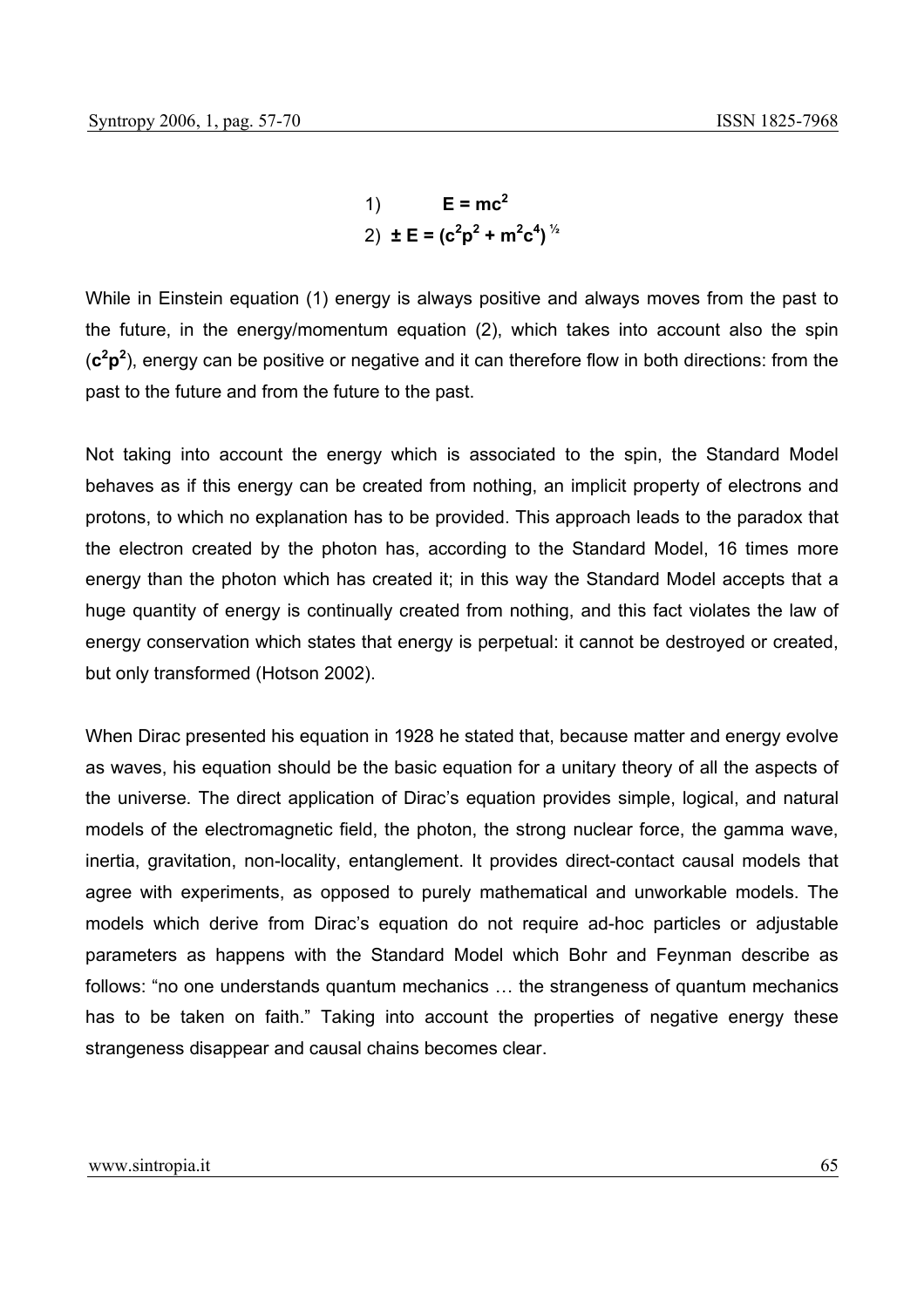### **5. Retrocausality**

A wide number of research works has shown the existence of causes which propagate backwards in time, for example:

- Robert Jahn and Brenda Dunne (2005) of the Princeton Engineering Anomalies Research laboratory have proved anomalous mind/machine interactions, studying the variations of random generated distributions. They also proved the existence of non-local interactions in which the cause is located in the future (statistical significance p<0,000002). These results show the need for a model which can take into account causes located in the future.
- James, Spottiswoode e May (2003) of the Laboratories for Fundamental Research, have discovered prestimulus responses of the autonomic nervous system, using emotional and non emotional images and measuring skin conductivity 3 seconds in advance. Results show a difference with a statistical significance of p<0,0005. .

Other experiments have shown the existence of retrocausality:

- Radin D.I., (1997) Unconscious perception of future emotions: An experiment in presentiment. Journal of Scientific Exploration, 11, 163-180.
- Bierman D.J. and Radin D.I. (1997) Anomalous anticipatory response on randomized future conditions. Perceptual and Motor Skills, 82, 689-690.
- Bierman D.J. and Radin D.I. (1998). Conscious and anomalous non-consciuos emotional processes: A reversal of the arrow of time? in Toward a Science of Consciousness, Tucson III (pp. 367-386) Cambridge, MA: MIT Press.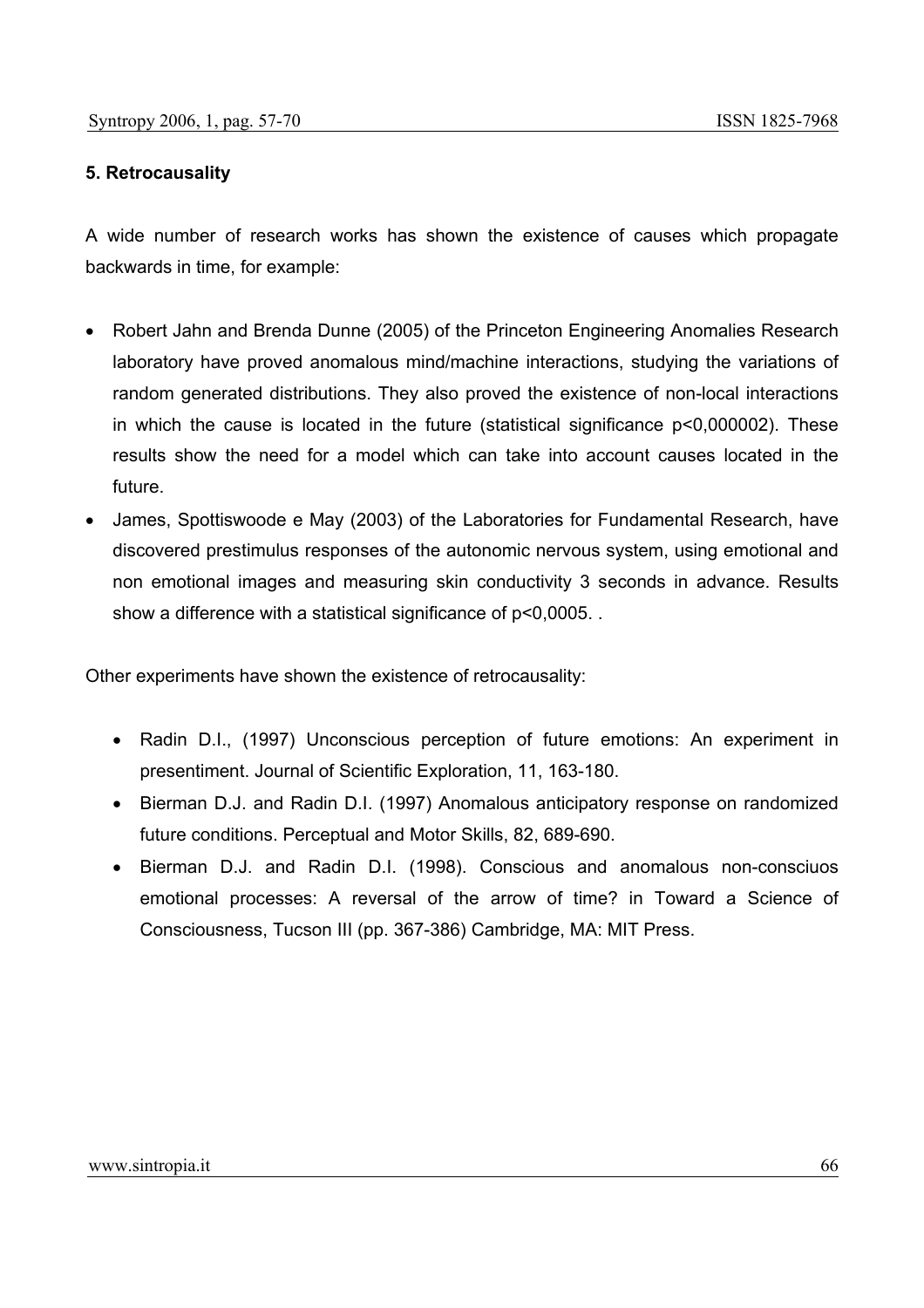## **6. Supercausality**

In *Dual-time supercausality* Chris King (King 1989) starts from the energy/momentum equation:

$$
\mathsf{E}^2 = \mathsf{c}^2 \mathsf{p}^2 + \mathsf{m}^2 \mathsf{c}^4
$$

and shows that the dual solution of this equation implies a new causal model which King named supercausality. This model has been refined in *Chaos, Quantum-transactions and Consciousness* becoming the starting point for the description of the subjective experience and consciousness (King 2003).

The dual energy solution:

- 1. positive solution, **+E**, implies causes which flow from the past to the future;
- 2. negative solution, **-E**, implies causes which flow backwards, from the future to the past.

In this way the universe becomes symmetrical in respect to the flow of causes. This model had been formalized in Feynman and Stueckelberg diagrams, in which it is shown that the present state is the result of the encounter of waves coming from the past and from the future.

King uses this model of supercausality in order to describe the way in which brain structures function. According to King brain structures are constantly faced in front of bifurcations which are generated by the encounter of information (causes) which come from the past and from the future. In each moment brain structures have to decide which bifurcation to choose. King believes that from this constant state of choice free will and consciousness start, and a constant learning process is activated (Atmanspacher e Bishop 2002).

This constant interaction between past and future creates a paradox which is incompatible with the deterministic model (Penrose 1989). For example, supercausality implies that the future is not determined and that it can be influenced and shaped by subjective choices. If only past causes existed, the universe would resemble a big mechanism, totally determined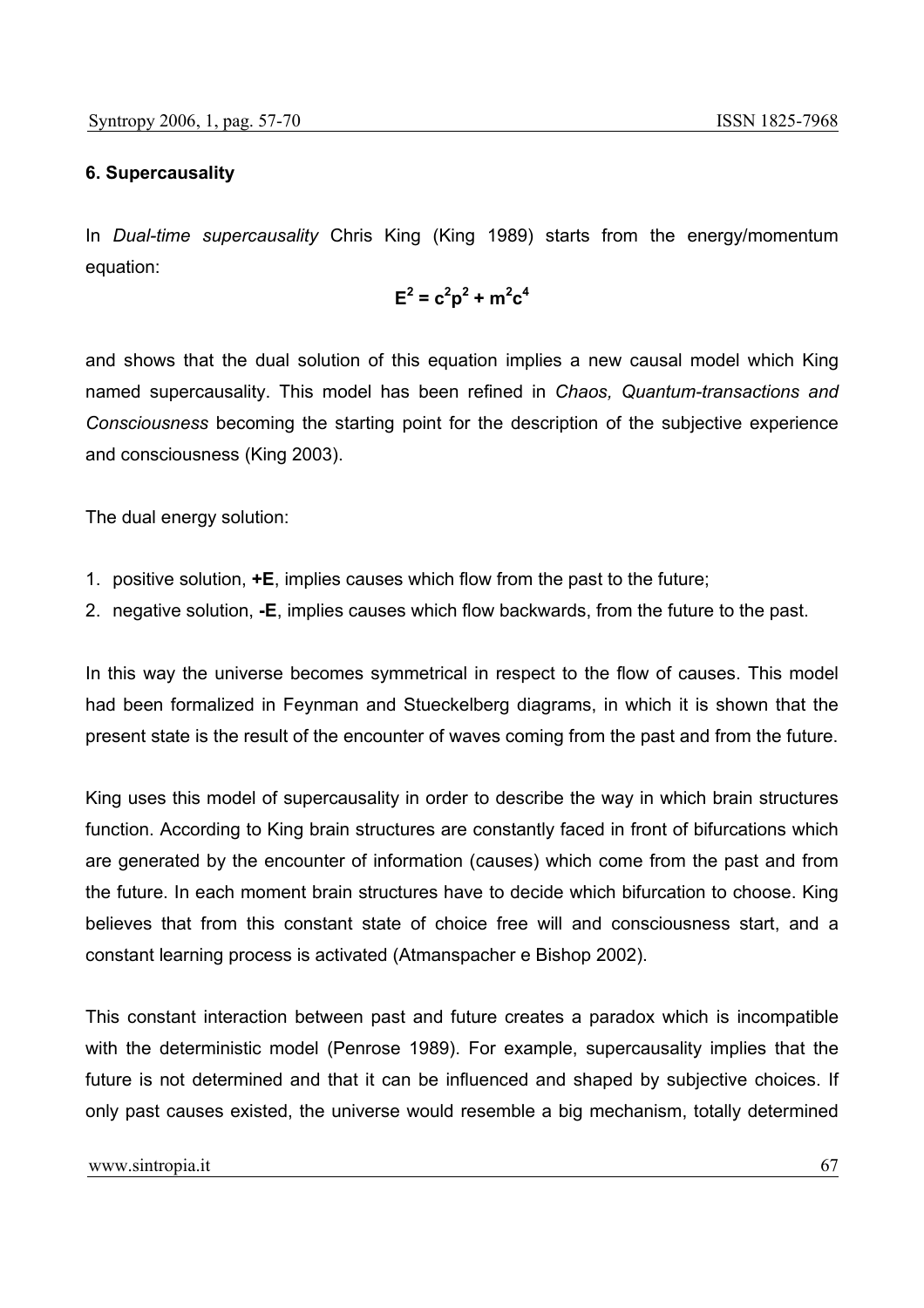by past states. The encounter of past causes and of future causes (attractors) leads to the necessity of subjective processes of choice and to a future which is undetermined.

King underlines that the subjective consciousness is a necessary consequence of supercausality. The interaction between causes placed in the past and causes placed in the future leads to a new understanding of the differences among subjective consciousness and computational skills, which are instead based only on "mechanical" processes of data analysis, determined by the past. According to King, the reason which lead to the selection of subjective consciousness instead of mere computational skills, is based on the fact that "anticipated information" is vital to the survival of the living system. King states that in order to understand the meaning of anticipated information, it is necessary that the fundamental equation of physics allows for an anticipatory space-time principle, which is not present in mechanical computational systems, which have therefore been refused by the natural selection process. If subjective consciousness were not vital for the survival of life, it would have been refused by the natural selection process.

The role of bifurcations is now the topic of a growing number of experimental and theorical researches in neurodynamics, where the transition from chaos to order can be regarded as the process at the base of cognition and perception. These studies are increasingly using quantum mechanics principles which trace back to Dirac's equation. King believes that the properties of the sub-quantum physics, united with the properties of fractals, chaos and nonlocality are the key elements for the understanding of consciousness and free will.

The symmetry of time and the existence of supercausality is underlined also by Sklar (1997) and by Giuseppe and Salvatore Arcidiacono (1991). They state that besides mechanical causation, another type of causation exists which Giuseppe and Salvatore Arcidiacono named final causation. This consideration leads to a description of life which is no longer linear but circular, in which both mechanical and final causation are required. Life becomes the result of the constant interactions between past and future causes: the question as to whether tissues are determined by cells, or cells are determined by tissues, can be solved by accepting both alternatives. Life is no longer a machine, but a creative system which tends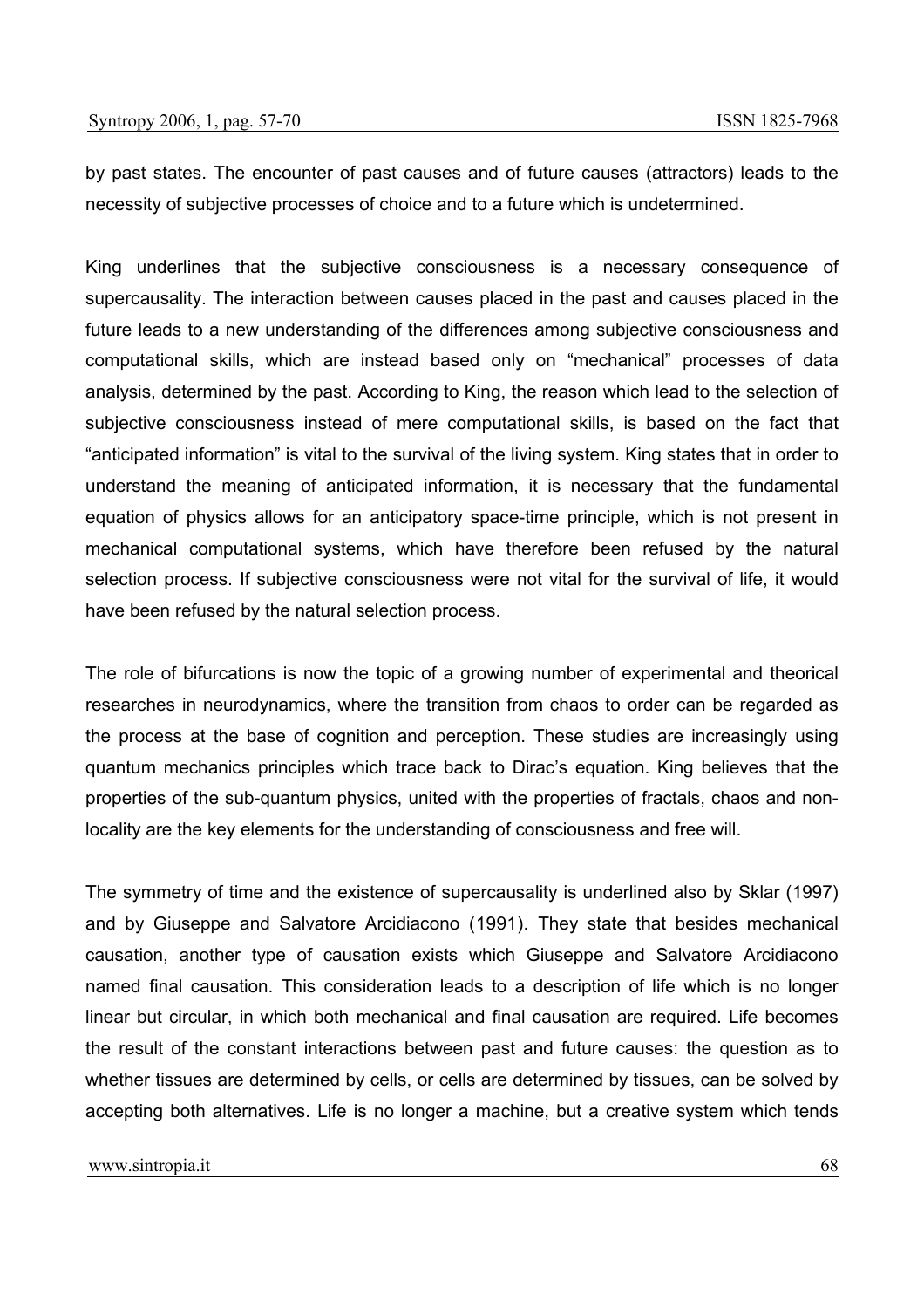towards causes located in the future. According to Davies, science has been dominated for centuries by Newton's vision which describes the universe as a machine, but now we know that the laws of the universe are creative, and that they support evolution and innovative processes (Davies, 1974).

#### **Notes**

- Anderson C.D., *The apparent existence of easily deflectable* positives, Science, 76:238 (1932);
- Arcidiacono G. e S. (1991), *Entropia, Sintropia e Informazione,* Di Renzo Editore, Roma 1991.
- Atmanspacher H., Bishop R. (2002), *Between Chance and Choice*, Imprint Academic, UK, p. 92.
- Bohm D. e Hiley B.J. (1993), *The Undivided Universe*, Routledge, London, p. 275-276.
- Butterfield J., Pagonis C. (1999), *From Physics to Philosophy*, Cambridge Press.
- Corrucci M., Iacarelli G. e Cavalieri G. (2005), *Il trasmettitore a SPIN*, Scienza e Conoscenza, novembre 2005, p. 16-21.

Davies P. The Physics of Time Asymmetry. Surrey Press, 1974.

Dirac P. (1928) *The Quantum Theory of the Electron*, Proc. Royal Society, London 117:610-624; 118:351-361.

Feynman R.P. (1949), *Theory of positron*, Phys. Rev. 76, p. 749.

Heisenberg W. (1928a) *Letter to W. Pauli*, PC, May 3, Vol. 1, p. 443.

Heisenberg W. (1928b) *Letter to W. Pauli*, PC, July 31, Vol. 1, p. 466.

Heisenberg W. (1934) *Letter to W. Pauli*, PC, February 8, Vol. 2, p. 279.

- Hotson D.L. (2002), *Dirac's Equation and the Sea of Negative Energy*, Infinite Energy, 43: 2002: http://openseti.org/Docs/HotsonPart1.pdf .
- Jahn R. e Dunne B. (2005) *The PEAR Proposition*, Journal of Scientific Exploration, Vol. 19, No. 2, pp. 195–245, 2005

http://www.princeton.edu/~pear/Allen\_Press/PEAR%20Proposition.pdf .

- James S., Spottiswoode P. e May E.C. (2003), *Skin Conductance Prestimulus Response: Analyses, Artifacts and a Pilot Study,* Journal of Scientific Exploration, Vol. 17, n. 4, pp. 617-641, 2003. http://www.lfr.org/LFR/csl/library/SCpsr.pdf .
- King C. (1989), *Dual-Time Supercausality* Physics Essays 2/2 128-151. http://www.math.auckland.ac.nz/~king/Preprints/pdf/Transup.pdf.
- King, C. (2003), *Chaos, Quantum-transactions and Consciousness,* NeuroQuantology 2003; 1: 129-162. http://www.neuroquantology.com/2003/01/129.162.pdf
- Mac Cormac E.R., Stamenov M.I., *Fractals of Brain, fractals of mind,* in *Advances in counsciousness research,*  Vol.7, John Benjamins Publishing Company, Amsterdam 1996. http://www.math.auckland.ac.nz/~king/Preprints/paps/consc/brcons2.htm
- Penrose R. (1989), Isham C., *Quantum Concepts in Space & Time* , Oxford University Press.1989.